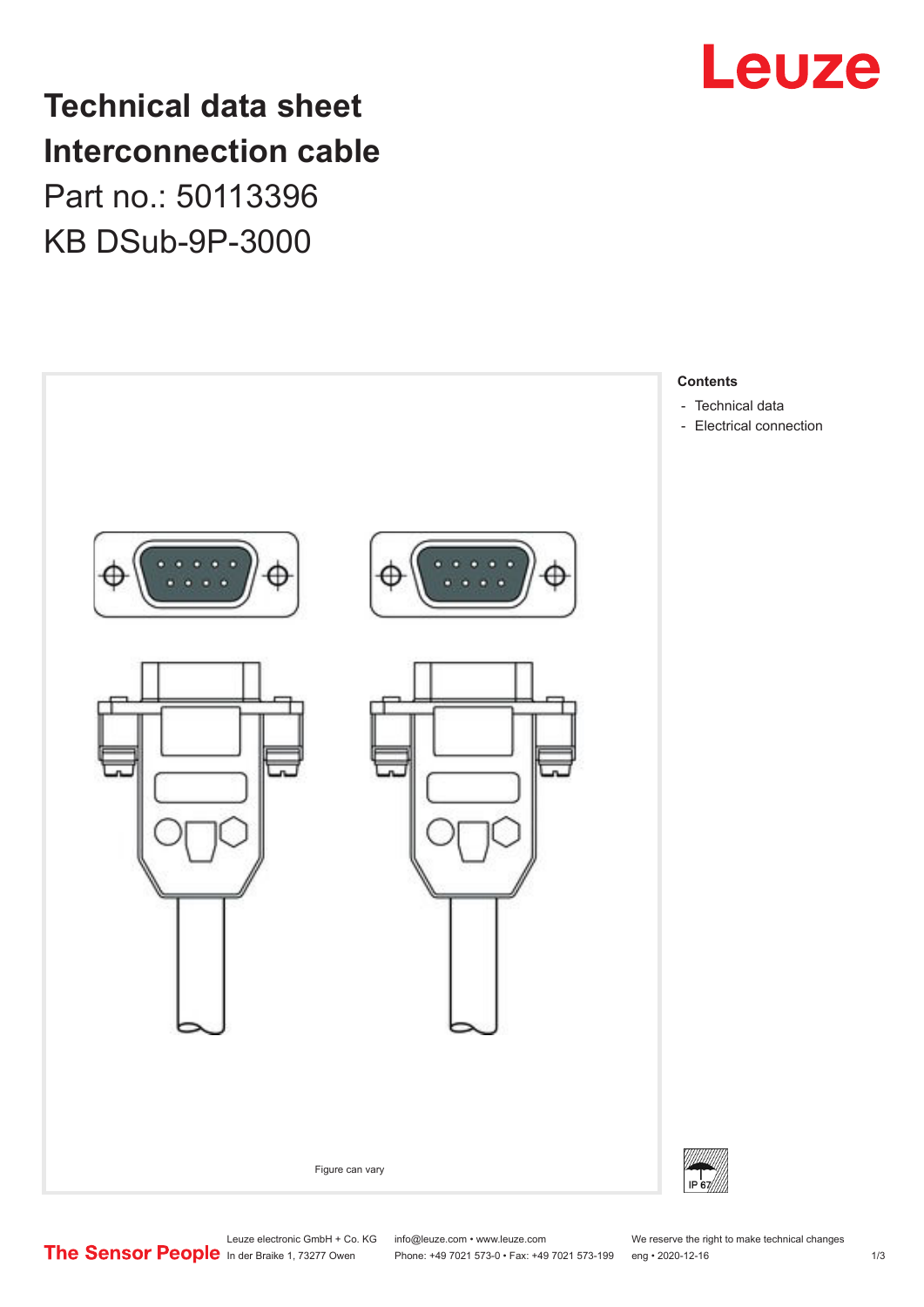## <span id="page-1-0"></span>**Technical data**

# Leuze

| <b>Basic data</b>           |                       |  |
|-----------------------------|-----------------------|--|
| Suitable for interface      | <b>RS 232</b>         |  |
| <b>Connection</b>           |                       |  |
|                             |                       |  |
| <b>Connection 1</b>         |                       |  |
| <b>Function</b>             | Data interface        |  |
| <b>Type of connection</b>   | Sub-D                 |  |
| <b>Type</b>                 | Female                |  |
| No. of pins                 | 9-pin                 |  |
| Version                     | Axial                 |  |
|                             |                       |  |
| <b>Connection 2</b>         |                       |  |
| <b>Function</b>             | Data interface        |  |
| <b>Type of connection</b>   | Sub-D                 |  |
| <b>Type</b>                 | Female                |  |
| No. of pins                 | 9-pin                 |  |
| Version                     | Axial                 |  |
|                             |                       |  |
| <b>Cable properties</b>     |                       |  |
| <b>Number of conductors</b> | 8 Piece(s)            |  |
| Sheathing color             | Gray                  |  |
| <b>Shielded</b>             | Yes                   |  |
| Cable design                | Interconnection cable |  |
| Cable diameter (external)   | 6 mm                  |  |
| <b>Cable length</b>         | 3,000 mm              |  |
| <b>Sheathing material</b>   | <b>PVC</b>            |  |
| Suitability for drag chains | N <sub>o</sub>        |  |

|  | <b>Classification</b> |  |
|--|-----------------------|--|
|  |                       |  |

| 85444290 |
|----------|
| 27279201 |
| 27279218 |
| 27060311 |
| 27060311 |
| 27060311 |
| EC001855 |
| EC001855 |
| EC001855 |
|          |

### **Electrical connection**

#### **Connection 1**

| <b>Function</b>           | Data interface |
|---------------------------|----------------|
| <b>Type of connection</b> | Sub-D          |
| Type                      | Female         |
| No. of pins               | $9 - pin$      |
| <b>Version</b>            | Axial          |

#### **Pin Pin assignment**

| 1              | <b>DCD</b> |
|----------------|------------|
| $\overline{2}$ | <b>RxD</b> |
| 3              | <b>TXD</b> |
| $\overline{4}$ | <b>DTR</b> |
| 5              | GND        |
|                |            |
| 6              | n.c.       |
| $\overline{7}$ | <b>RTS</b> |
| 8              | <b>CTS</b> |
| 9              | <b>RI</b>  |

#### **Connection 2**

| <b>Function</b>    | Data interface |
|--------------------|----------------|
| Type of connection | Sub-D          |
| <b>Type</b>        | Female         |
| No. of pins        | $9$ -pin       |
| Version            | Axial          |